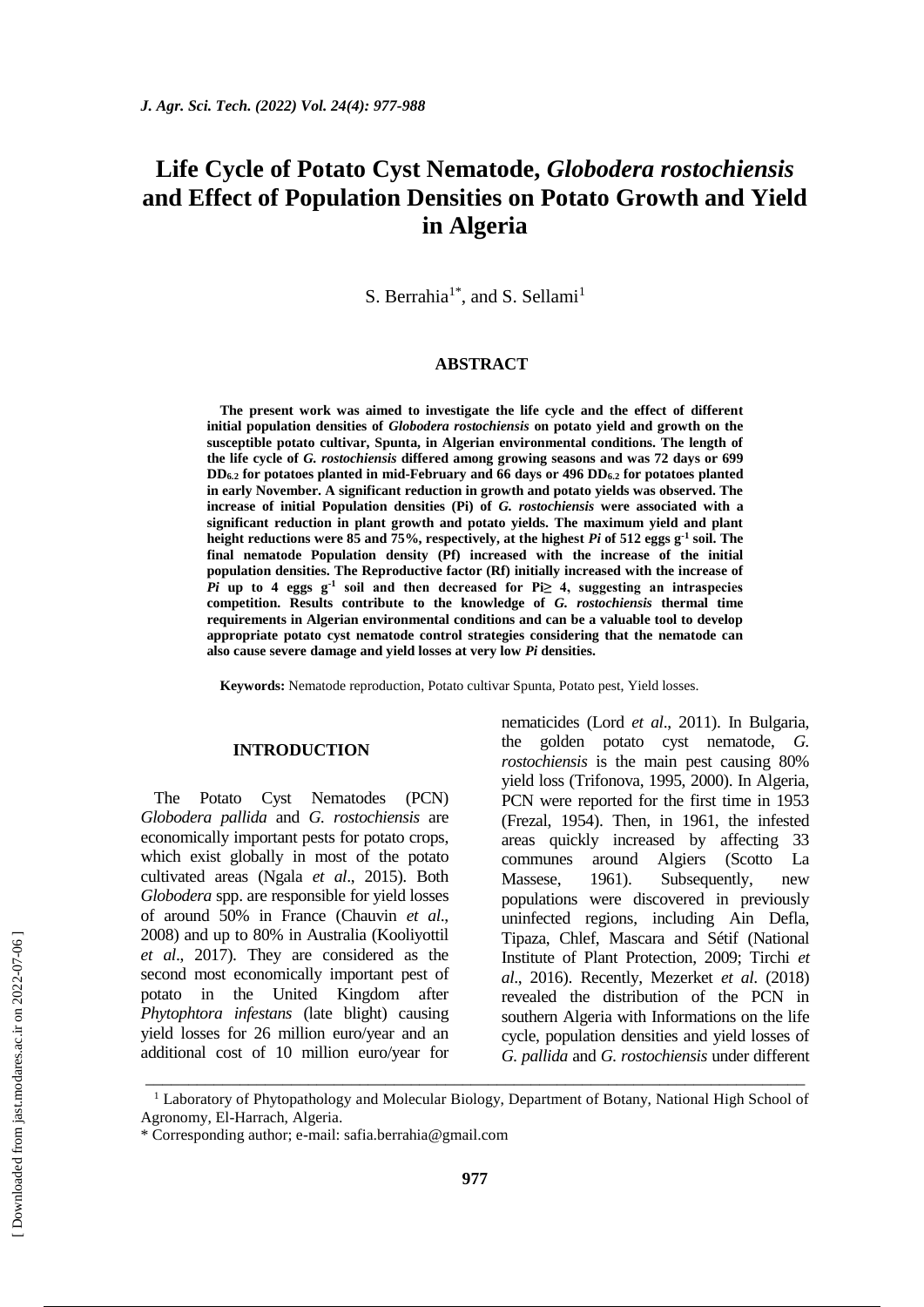environmental conditions are extremely rare in Algeria. Life cycle of the PCN is well described and generally influenced by temperature. Different numbers of generations were reported from potato grown in different geographical regions according to the temperatures (Greco *et al*., 1988; Renčo, 2007; Bačić *et al*., 2011; Ebrahimi *et al*., 2014). Thus, the temperature sum measured in Degrees-Days (DD) (Trudgill and Perry, 1994; Halford *et al.,* 1999) is an important parameter for predicting PCN development and reproduction.

Several authors used mathematical models to describe the relationship between initial population densities of *Globodera* and potato growth and yield losses (Greco *et al*., 1982; Greco and Moreno, 1992; Hajihassani *et al*., 2013; Maneva and Trifonova, 2015). Understanding the PCN population dynamics in specific agroecosystems and knowing the initial nematode densities at planting will allow predicting any expected yield reductions (Sasanelli *et al*., 2018). According to this information, appropriate control strategies can be selected and implemented to limit nematode damage and improve potato yield (Alonso *et al*., 2011; Hajihassani *et al*., 2013).

The present study was carried out to study the life cycle of *G. rostochiensis* under field in Algerian environmental conditions and to evaluate the effect of different initial population densities of *G. rostochiensis* on plant growth, potato yield and nematode reproduction.

#### **MATERIALS AND METHODS**

## **Plant Material**

Potato tubers of the cultivar Spunta, pregerminated in dark conditions, were used in all the experiments in this study. This cultivar was selected because it was widely used by farmers in Algeria and did not show any level of resistance to potato cyst nematodes, *Globodera* spp*.* 

#### **Nematode Inoculum**

The Algerian population of *G. rostochiensis* used in both experiments was obtained from an infested potato field in the El-Oued Region. To obtain nematode inoculum, cysts were extracted from airdried soil by the Fenwick's technique (1940). Cysts were then collected and counted under a binocular stereoscope at 40x magnification. The cysts were crushed as described by Seinhorst and Den Ouden (1966) and the number of eggs inside of the cysts was determined.

#### **Microplot Experiment**

The experiment on duration of the different life stages of *G. rostochiensis* was carried out in a microplot of  $4 \text{ m}^2$ , placed in the experimental fields of the National High School of Agronomy (35.23% clay, 23.25% fine silt, 25.24% coarse silt, 10.20% fine sand, 5.78% coarse sand, 0.026% N, 4.89% OM, and pH 7.04). Tubers were sown in Spring (mid-February) and in winter (early November) 2017, at a depth of 12 cm, in two rows spaced 75 cm and 15 cm along the row with a total of 32 tubers. The inoculum for each tuber consisted of 25 *G. rostochiensis* cysts, placed in nylon bags that were added to the soil at the sowing time. During the growing season, the air and soil temperatures (at 10 cm depth), and rainfall were daily recorded (Figures 1, 2, and 3).

#### **Data Collection**

The nematode life stages were determined by counting the specimens in 1 g of roots. Root samples were collected at 7-day intervals by harvesting 2 plants at random from the plot at each recording time. The root samples were washed thoroughly and stained with lactophenol (28.5% phenol in lactic acid) and acid fuchsin (0.05% in lacto-phenol) to determine developmental stages (Hooper, 1986). The females were counted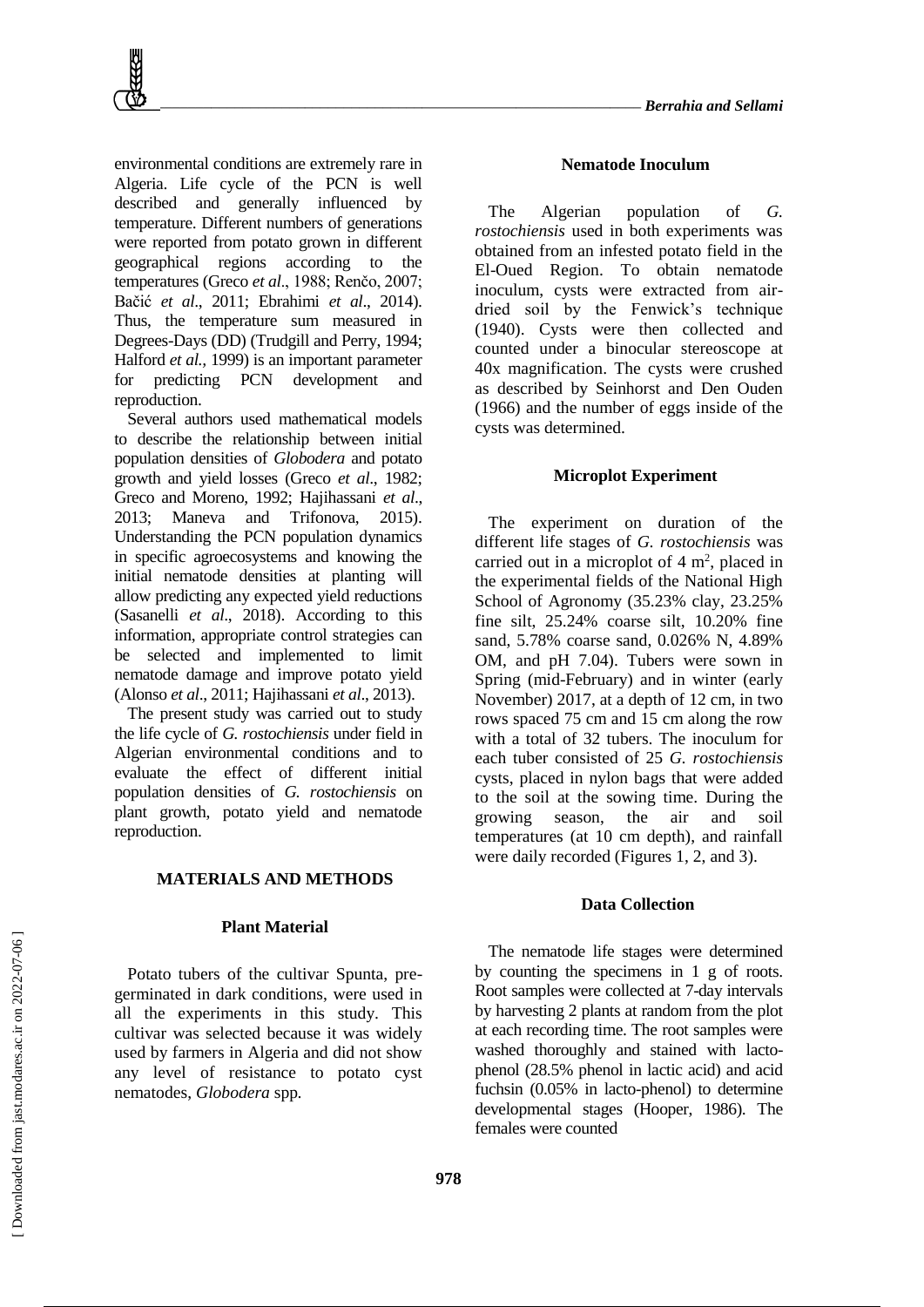

**Figure 1.** Average values of meteorological variables during the microplot experiments in 2016-2017.



**Figure 2.** Average values of meteorological variables during the microplot experiments in 2017-2018.



**Figure 3.** Soil temperature at 10 cm-deep in the microplot experiments in 2016-2017 and 2017-2018.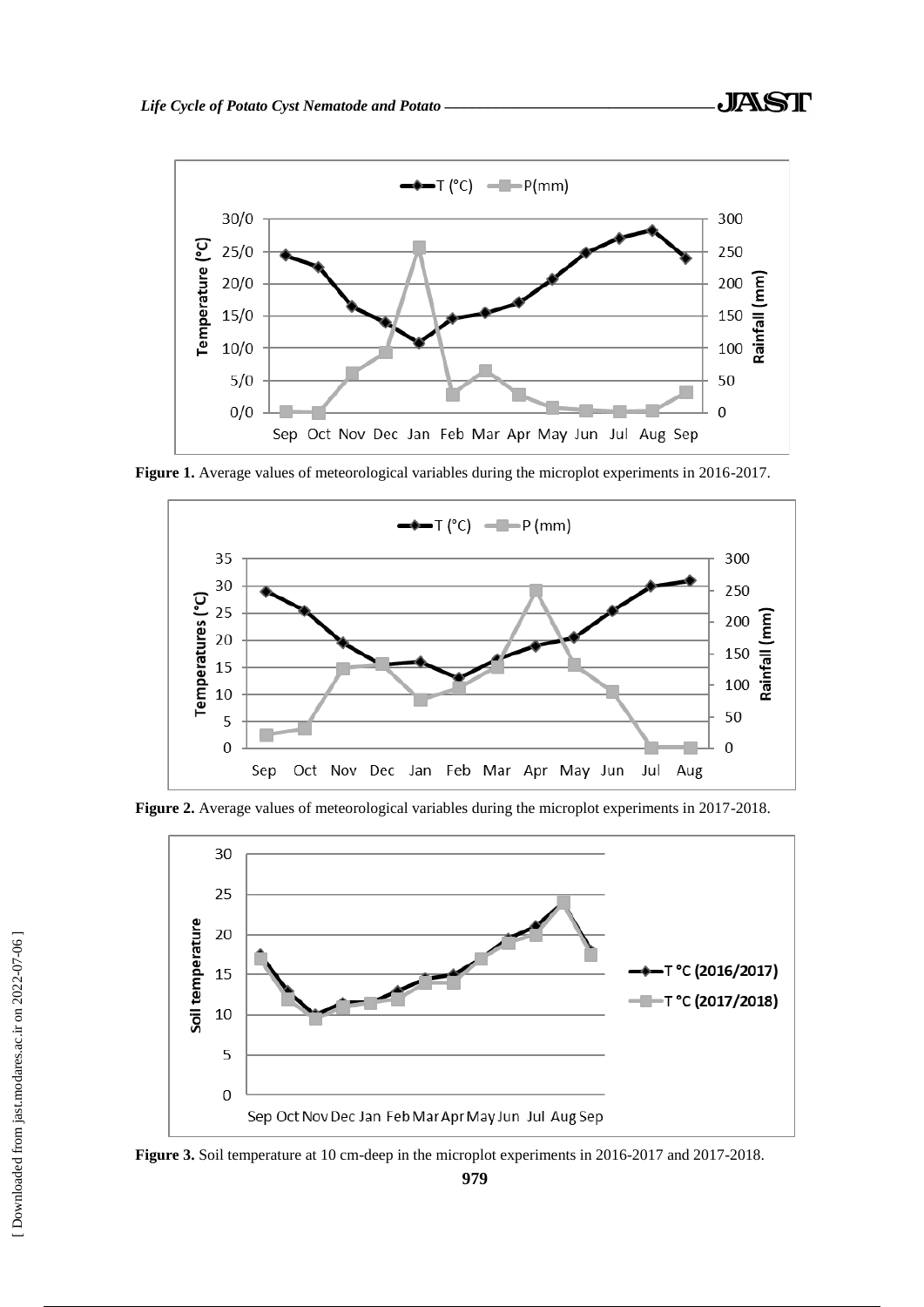on the root surface before staining the root. Heat availability was calculated in accumulated Day Degrees (DD) using a basal temperature of 6.2°C for *G. rostochiensis* (Mugniery, 1978).

#### **Pot Experiment**

The second experiment on initial population densities was performed in plastic pots (30 cm diameter and 50 cm deep). Each pot, perforated at the bottom for a better drainage, was filled with 8 kg sterilized soil at 80°C for 24 hours (a mixture of 2/3 soil previously indicated and 1/3 breeding soil). Plants were sown in mid-February 2017, with one tuber of uniform size per pot. An appropriate amount of *G. rostochiensis* cysts was placed in tulles and introduced into the soil of each pot to obtain different initial densities from 1 to 512 eggs g-1 soil according to a geometric scale (Pi= 1, 2, 4, 8, 16, 32, 64, 128, 256 and 512 eggs  $g^{-1}$  soil). All pots were arranged in a completely randomized block design with four replications for each population density. Four control pots were not infested. Fertilization was done 15 days after sowing at the rate of 7 g of fertilizer (15% N, 15% P<sub>2</sub>O<sub>5</sub>, 15% K<sub>2</sub>O), for each pot. Standard cropping practices were applied during the growing season (hoeing, weeding, irrigation and pesticide treatments).

#### **Data Collection**

For the second experiment, potato plants heights were recorded every three weeks. At harvest (about 100 days later) plants were destroyed and yield determined by weighing potato tubers of each pot (g pot<sup>-1</sup>). Soil of each pot was air-dried at room temperature and mixed before collecting a 500 g subsample to extract the cysts. Cysts were extracted by the Fenwick can (1940). Cysts were then counted and crushed to estimate their egg content and calculate the final nematode population density for each *Pi*. The Reproduction factor (Rf) was calculated as ratio between the final and initial nematode Population densities (Pf/Pi).

#### **Statistical Analysis**

Data from the experiments were subjected to analysis of variance ANOVA using the STATISTICA software. Means of treatments were compared by HSD test of Tukey (P= 0.05). Data were also subjected to logarithmic regression analysis.

### **RESULTS**

## **Microplot Experiment**

Different stages of *G. rostochiensis* on potato plants are reported in Table 1 and the average values of meteorological variables during the microplot experiments in 2016-2017 and 2017- 2018 are represented in Figures 1 and 2, respectively. During both growing seasons, potato shoots emerged one week after sowing. At that time, second-stage Juveniles (J2) already entered in the root. The first J2 of G. *rostochiensis* were detected in Spring and Winter at 10 and 7 Days After Sowing (DAS), respectively; with an accumulated heat of 83 and 82  $DD_{6,2}$  (Table 1). The soil temperature ranged from 13 to 17ºC and from 10 to 13ºC, for the two considered growing seasons, respectively (Figure 3). In both seasons, third and fourth-stage juveniles (J3+J4) and females were found in roots at 16 and 23 DAS, respectively. When the first females appeared, in Spring and Winter, the accumulated heat were  $208$  and  $199$   $DD<sub>6</sub>$ respectively. The first cysts of *G. rostochiensis* were found on the roots at  $699$  DD<sub>6</sub> and 73 DAS in Spring and at 496 DD<sup>6</sup> and 67 DAS, respectively (Table 2). Only one generation was completed per growing season under climatic conditions of Algiers.

#### **Pot Experiment**

## **Effect of** *G. rostochiensis* **on Growth and Yield of Potato Plants**

Emergence of the potato plants was not influenced by the different nematode population densities; although symptoms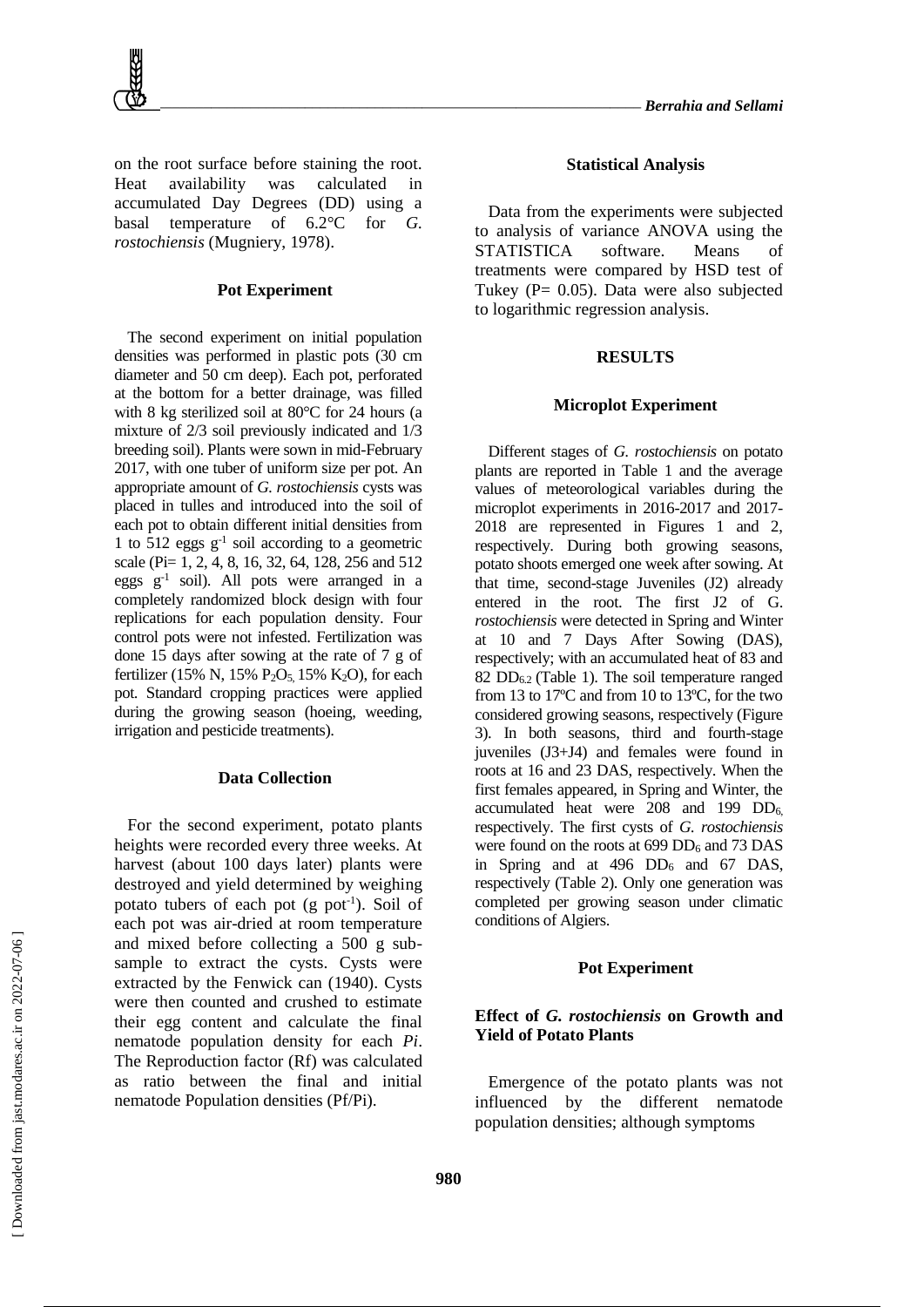| Date                  | J2                       | $J3+J4$        | Female                   | White female            | Cyst           |
|-----------------------|--------------------------|----------------|--------------------------|-------------------------|----------------|
| 21/02/17              | 9                        | $\blacksquare$ | $\overline{a}$           |                         |                |
| 28/02/17              | 17                       | 29             |                          |                         |                |
| 07/03/17              | 3                        | 9              | 15                       |                         |                |
| 14/03/17              | $\overline{\phantom{0}}$ | $\,8\,$        | 22                       |                         |                |
| 21/03/17              | $\mathbf{1}$             | 10             | 16                       |                         |                |
| 28/03/17              |                          | 6              | 6                        |                         |                |
| 04/04/17              |                          | 3              | 6                        |                         |                |
| 11/04/17              |                          | $\overline{2}$ | $\overline{4}$           | $\overline{2}$          |                |
| 18/04/17              |                          | 1              | 3                        | 1                       |                |
| 25/04/17              |                          | $\mathbf{1}$   | $\overline{\mathcal{L}}$ | $\mathbf{1}$            | 1              |
| 02/05/17              |                          | $\overline{2}$ | 3                        | $\overline{2}$          | $\overline{2}$ |
| 09/05/17              |                          |                | $\overline{2}$           | $\overline{c}$          | $\mathbf{1}$   |
| 16/05/17              |                          | ۰              | $\mathbf{1}$             | $\mathbf{1}$            | $\mathfrak{Z}$ |
| $\overline{05/1}1/17$ | $\overline{9}$           | $\overline{a}$ |                          |                         |                |
| 13/11/17              | 12                       | 21             | 16                       |                         |                |
| 21/11/17              | 20                       | 14             | 11                       |                         |                |
| 28/11/17              | 15                       | 15             | 18                       |                         |                |
| 06/12/17              | 10                       | 9              | 17                       |                         |                |
| 13/12/17              | $\,8\,$                  | $\overline{7}$ | 11                       |                         |                |
| 20/12/17              | $\overline{\phantom{0}}$ | 6              | 6                        |                         |                |
| 27/12/17              | $\overline{2}$           | $\overline{4}$ | 5                        | 3                       |                |
| 03/01/18              |                          | 3              | 3                        | $\overline{\mathbf{4}}$ |                |
| 10/01/18              |                          | $\mathbf{1}$   | $\overline{\mathcal{L}}$ | 5                       | 1              |
| 17/01/18              |                          | $\overline{2}$ | $\overline{4}$           | 3                       | $8\,$          |
| 24/01/18              |                          | $\mathbf{1}$   | $\overline{2}$           | $\overline{c}$          | 5              |
| 31/01/18              |                          |                | $\mathbf{1}$             |                         | 3              |
| 07/02/18              |                          |                |                          |                         | $\overline{2}$ |

**Table 1**. Number of different stages of *Globodera rostochiesis* recovered from 1 g of roots of potato (cv. Spunta) in the growing seasons (Spring and Winter) 2017/2018.

**Table 2.** Occurrence of *Globodera rostochiensis* developmental stages and degree day accumulations on potato (cv. Spunta).

| Developmental stages | Spring |                 | Winter |                 |  |
|----------------------|--------|-----------------|--------|-----------------|--|
|                      | DAS    | DD <sub>6</sub> | DAS    | DD <sub>6</sub> |  |
| J2                   | 10     | 83              |        | 82              |  |
| $J3+J4$              | 17     | 142             | 15     | 147             |  |
| Female               | 24     | 208             | 23     | 199             |  |
| White female         | 59     | 533             | 59     | 40              |  |
| Cyst                 | 73     | 699             | 67     | 497             |  |

l,

l,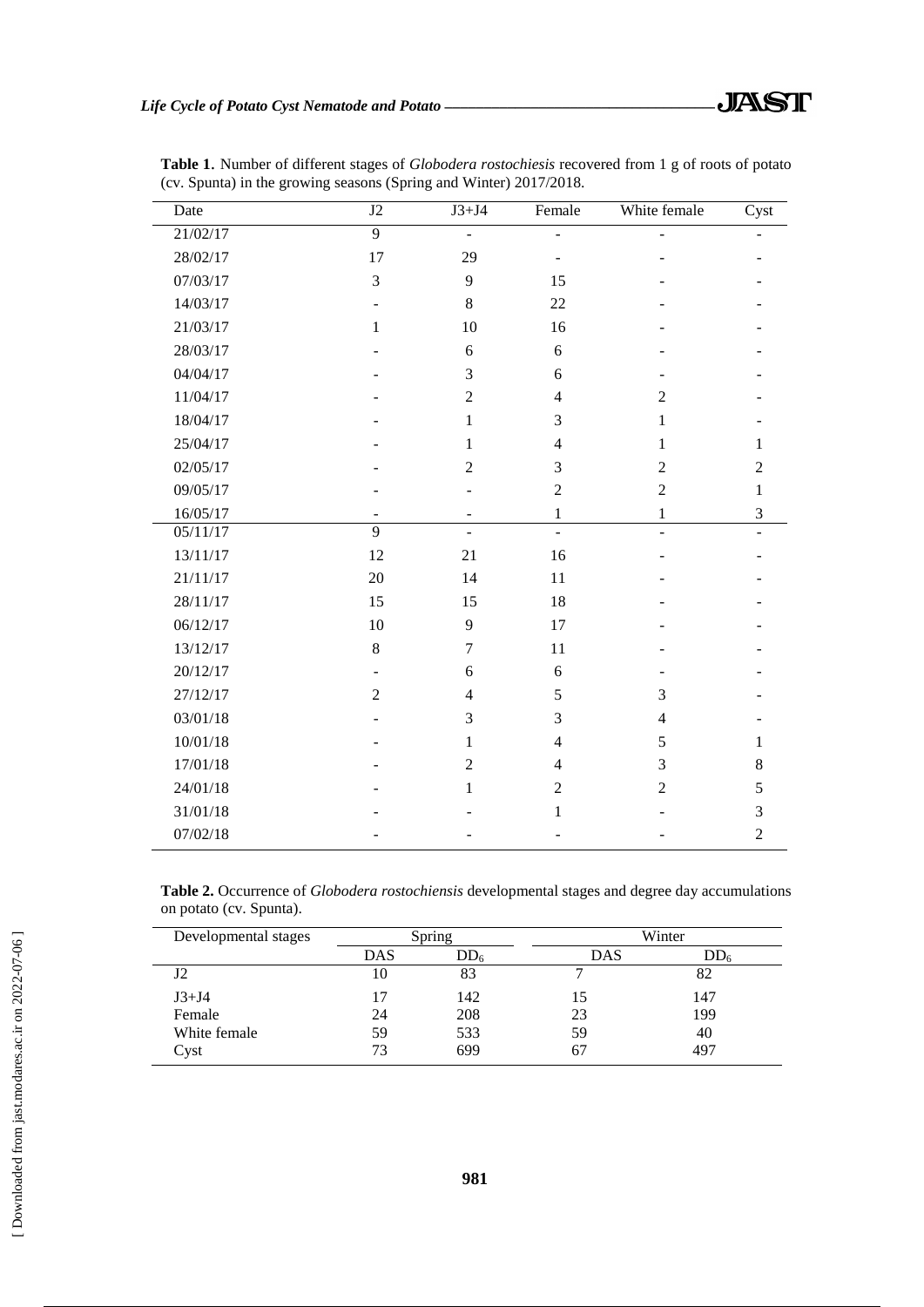(yellowing and stunting) were observed on plants emerged in inoculated pots with high nematode population densities. The effect of different initial densities (Pi) of *G. rostochiensis* on potato growth and yield was highly significant. Each of the *Pi* studied determined an increase of yield and plant growth losses percentages, compared to the uninoculated control ( $Pi = 0$ ), by the increase of *Pi* values (Table 3), revealing that the impact of *Pi* was remarkably strong. Moreover, a slight increase in *Pi* caused a significant decrease in the yield and growth of potato demonstrating a high susceptibility of the crop to *G. rostochiensis* attack. Data analysis by logarithmic regression (Figure 4) showed significant negative relationships between potato yield and *Pi* at the end of the plant cycle. The maximum and minimum yield percentage reduction of 85.2 and 16.1% were observed at the highest (512 eggs and J2  $g^{-1}$  of soil) and minimum (1 eggs and J2  $g^{-1}$  soil) *Pi*, respectively (Table 3). Percent plant height reduction, compared to the control, ranged between 17.9 and

75.0% for *Pi* increase from 1 to 512 eggs and J2  $g^{-1}$  soil (Table 3).

Data analysis by logarithmic regression (Figure 5) showed a significant negative relationship between potato yield and initial Population densities (Pi).

## **Effect of Initial** *G. rostochiensis* **Population Densities on Population Development and Multiplication Rate**

The final Population density (Pf) at the end of the potato crop cycle increased with the increase in *Pi*. Data analysis by linear regression (Figure 6) showed highly significant relationships  $(R = 0.99)$  between the initial (Pi) and the final Population densities (Pf). The Reproduction factor (Rf) showed clearly significant results (P< 0.001). The highest *Rf* was determined with an initial population density *Pi*= 4.0 eggs and J2 g**-1** soil. The Reproduction factor (Rf) increased with the increase of *Pi* (Figure 7)



**Figure 4.** Relationship between potato yield (g pot<sup>1</sup>) and initial Population density at sowing (Pi) of *Globodera rostochiensis* (r= -0, 5930; P= 0, 00002).

**982**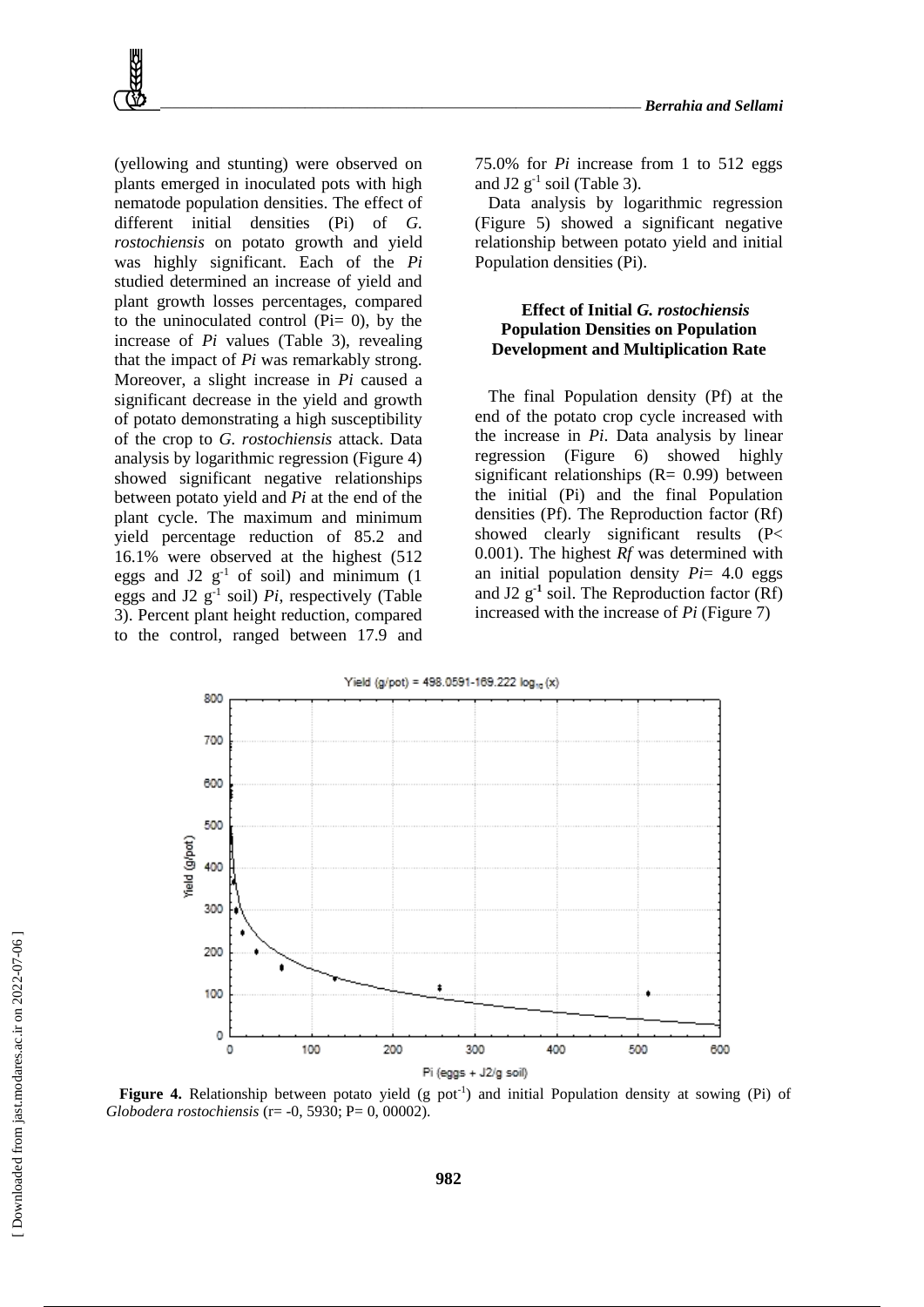

**Figure 5.** Functional dependence of potato plant height (cm) on the initial density (Pi) of *Globodera rostochiensis* (r = -0, 5949; P= 0, 00002).



Figure 6. Relationship between final (Pf) and initial (Pi) *Globodera rostochiensis* population density (r= 0,  $9961; P= 0, 0000$ ).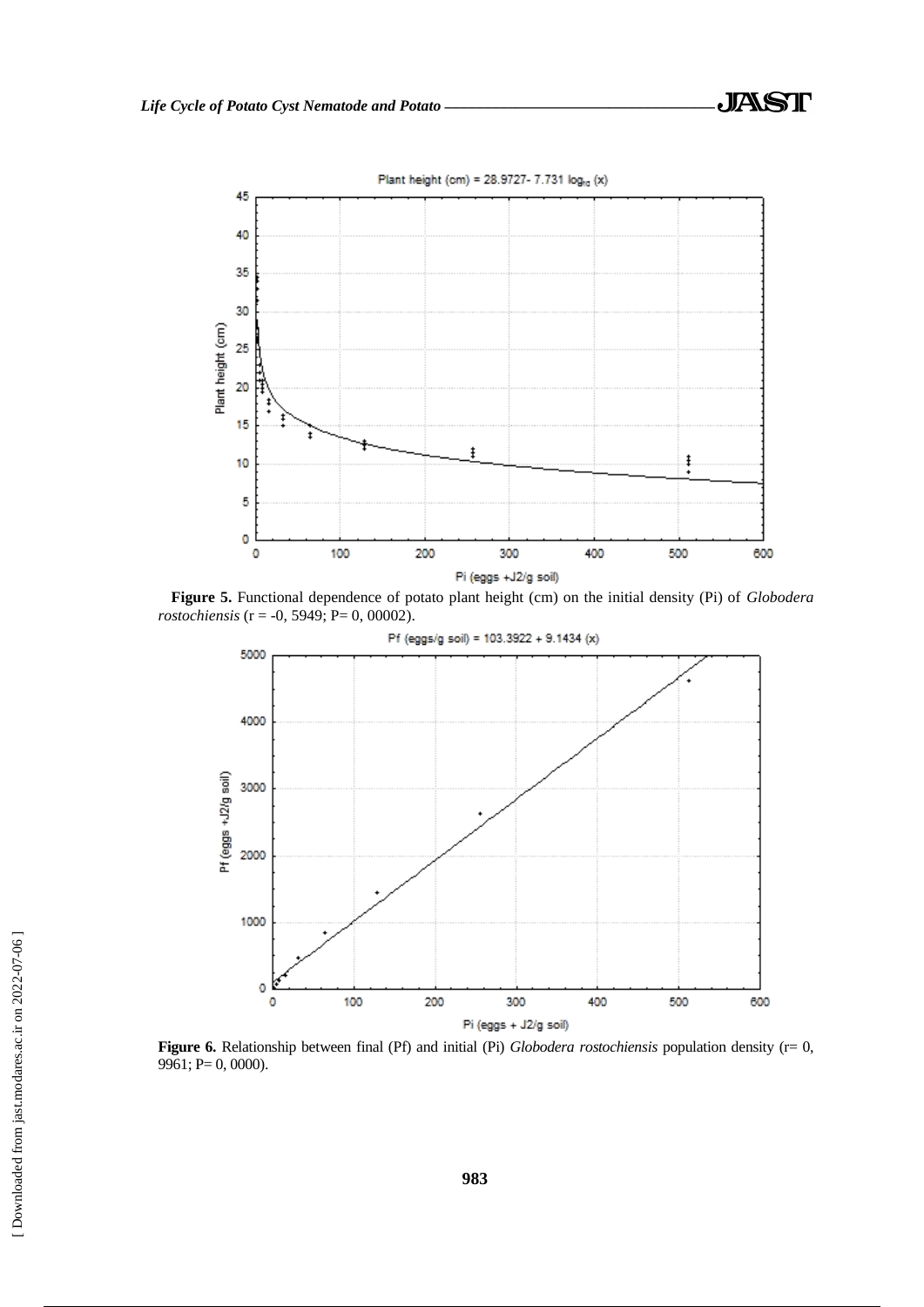

**Figure 7.** Relationship between Reproduction factor (Rf= Pf/Pi) and the initial *Globodera rostochiensis* Population density (Pi) ( $r = -0$ , 1956; P= 0, 5644).



**Figure 8.** Functional dependence of potato yield (g pot<sup>-1</sup>) on the plant height (cm) ( $r=0$ , 9962;  $P=0$ , 0000).

until to  $Pi = 4$  eggs and J2  $g^{-1}$  of soil. For  $Pi$ higher than 4 eggs and J2 g<sup>-1</sup> soil), Rf decreased due to intraspecies competition. Potato yield was positively correlated with plant height (Figure 8).

## **DISCUSSION**

The life cycle of different *Globodera* species on potato cultivars has been studied by several authors (Greco *et al*., 1988; Renčo, 2007; Alonso *et al*., 2011; Bacic *et al*., 2011; Ebrahimi *et al*., 2014; Mimee *et al*., 2015). Results of our study confirm that one full generation of *G. rostochiensis* per growing season was recorded.

Our study has shown that the biological cycle from the J2 emergence to the development of new brown cysts in the soil lasted 72 days in Spring and 66 days in Winter. In Cyprus, *G. rostochiensis*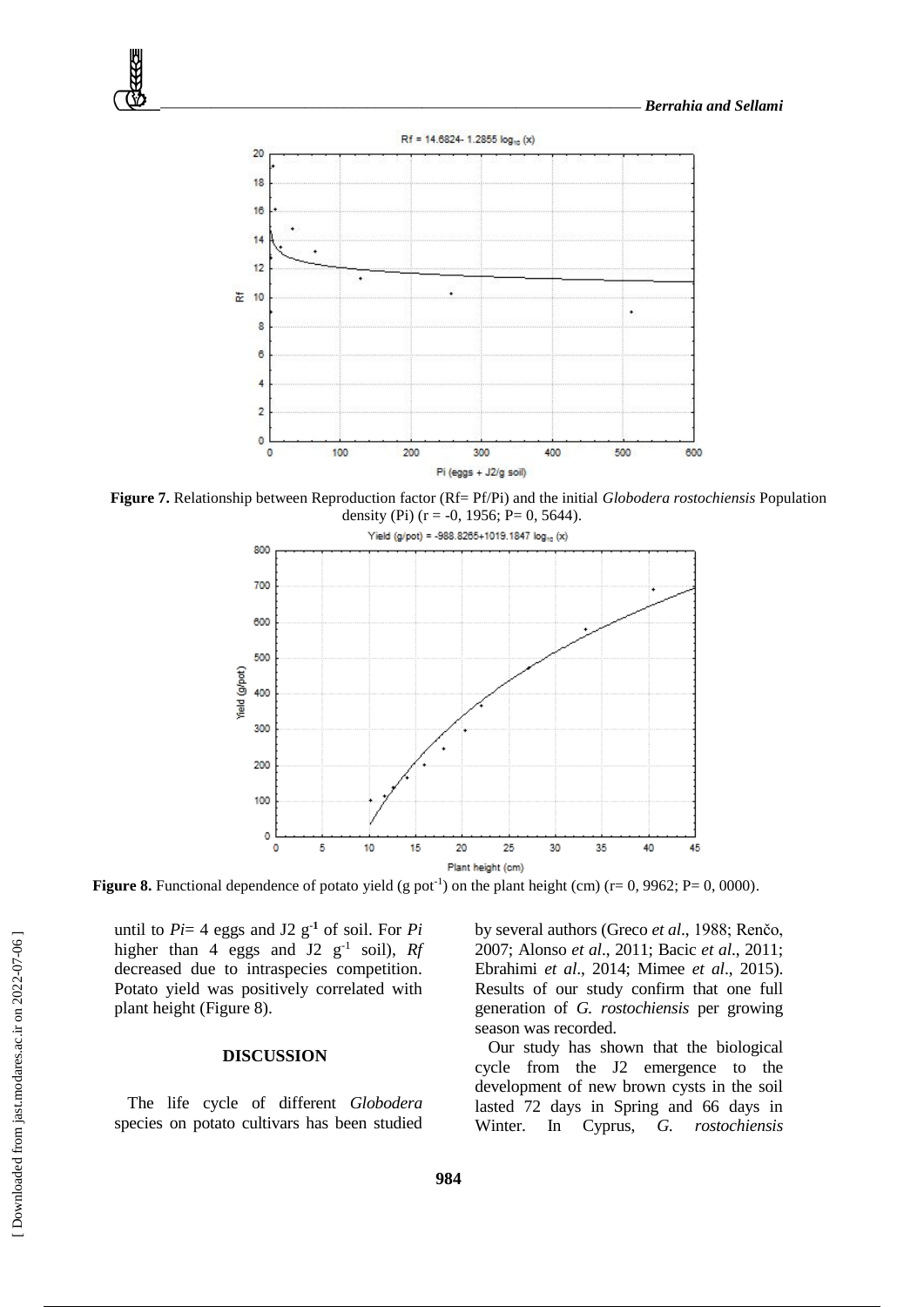completed its life cycle on Autumn and Spring crops at 56 and 63 days after sowing, respectively, when the accumulated DD were 416 and 529 (Philis, 1980). The differences observed were due to the different temperatures during growing season, potato cultivars, and the *G. rostochiensis* pathotype.

In Spring and Winter, first females appeared when the accumulated heat was 208 and 199  $DD_6$ , respectively. Furthermore, the first cysts of *G. rostochiensis* were found on the roots at  $699$  DD<sub>6</sub> and 73 DAS in Spring. In Winter, the first cysts were found on the roots at 496  $DD_6$  and 67 DAS. In Italy, to reach the female and cyst stages, respectively*,*  126 and 168 DD are required in subtropical areas and 275 and 450 DD in temperate regions (Greco *et al*., 1988). Ebrahimi *et al.*  $(2014)$  reported 463 DD<sub>4</sub> and 401 DD<sub>6</sub> for *G*. *pallida* and *G. rostochiensis*, respectively, in microplot and field conditions. The latter values (temperate regions) are close to the accumulated DD required by *G. rostochiensis* in our microplot experiment carried out in Winter (199-496 DD).

The DD values reported by the authors vary with locations and dates of sowing. It should also be noted that different accumulated DD estimates and reported for PCN species might be partially attributed to the methods used to calculate the accumulated DD. Therefore, it is preferable that the authors describe the method for calculating DD values. In this manner, results can be interpreted and compared with each other (Ebrahimi *et al*., 2014).

The effect of different densities of initial populations of different *Globodera* species in potato cultivation has been studied by several authors (Greco *et al*., 1982; Greco and Moreno, 1992; Jiménez *et al*., 2000; Hajihassani *et al*., 2013; Maneva and Trifonova, 2015). Results of these studies confirm that reductions in potato growth and yields are directly related to the initial nematode density in the soil.

Our study has shown that the Algerian *G. rostochiensis* population can lead to a significant decrease in the growth and yield of tubers of cv. Spunta, and the damage increases with the increase of the initial densities of the nematode. According to Seinhorst (1982) and Trudgill *et al.* (1996), losses of tuber yield associated with *Globodera* cyst nematodes attack is due not only to the nematode population density at sowing, but mainly to the penetration and development of juveniles in the root system of the potato crop.

Previous studies (Greco *et al*., 1982; Trudgill, 1985; Greco and Moreno, 1992; Jiménez *et al*., 2000) were carried out on the effect of different initial population densities of *Globodera* on the yield and growth of potato, and the results were processed using the Seinhorst Formula (1965). Results of our research agree with those found in the previously indicated studies. Reduction in potato yield of 20, 50, and 70% at the initial levels of 12, 32 and 128 eggs and J2 g**-1** soil, respectively, has been observed.

Moreover, results of our study are consistent with those of Hajihassani *et al.* (2013) who reported tuber yield losses at *Pi* 2 and 64 eggs and J2 g**-1** soil equal to 8.5 and 56% and 9 and 58% for Spunta and Marfona varieties, respectively. Similarly, Maneva and Trifonova (2015) reported a reduction percentage of 47.8 and 73% of plant growth for  $Pi$  equal to 4 and 128 eggs and J2  $gr<sup>-1</sup>$  soil, respectively. The significant decrease in plant growth was due to an increased development of *Globodera* J2 in potato root systems, which led, by the histological modifications, to a decrease in water and nutrient uptake in plants (Hajihassani *et al*., 2013). The effect of the initial population on the final density has been confirmed. However, in our study at *Pi*= 2 eggs and J2 g**-1** soil, a yield loss of 31.9% (in comparison to the uninfested soil) was found, which don't agree with results from Greco *et al*. (1982) who calculated a tolerance limit to *G. rostochiensis* of 1.90 eggs and juveniles/g soil for potato crop. The decrease of *Rf* for *Pi*≥ 4 can be explained by competition for food and space in the high inoculum densities. To know nematode population at sowing time is important to predict yield losses and to organize appropriate control strategies to the problem.

**985**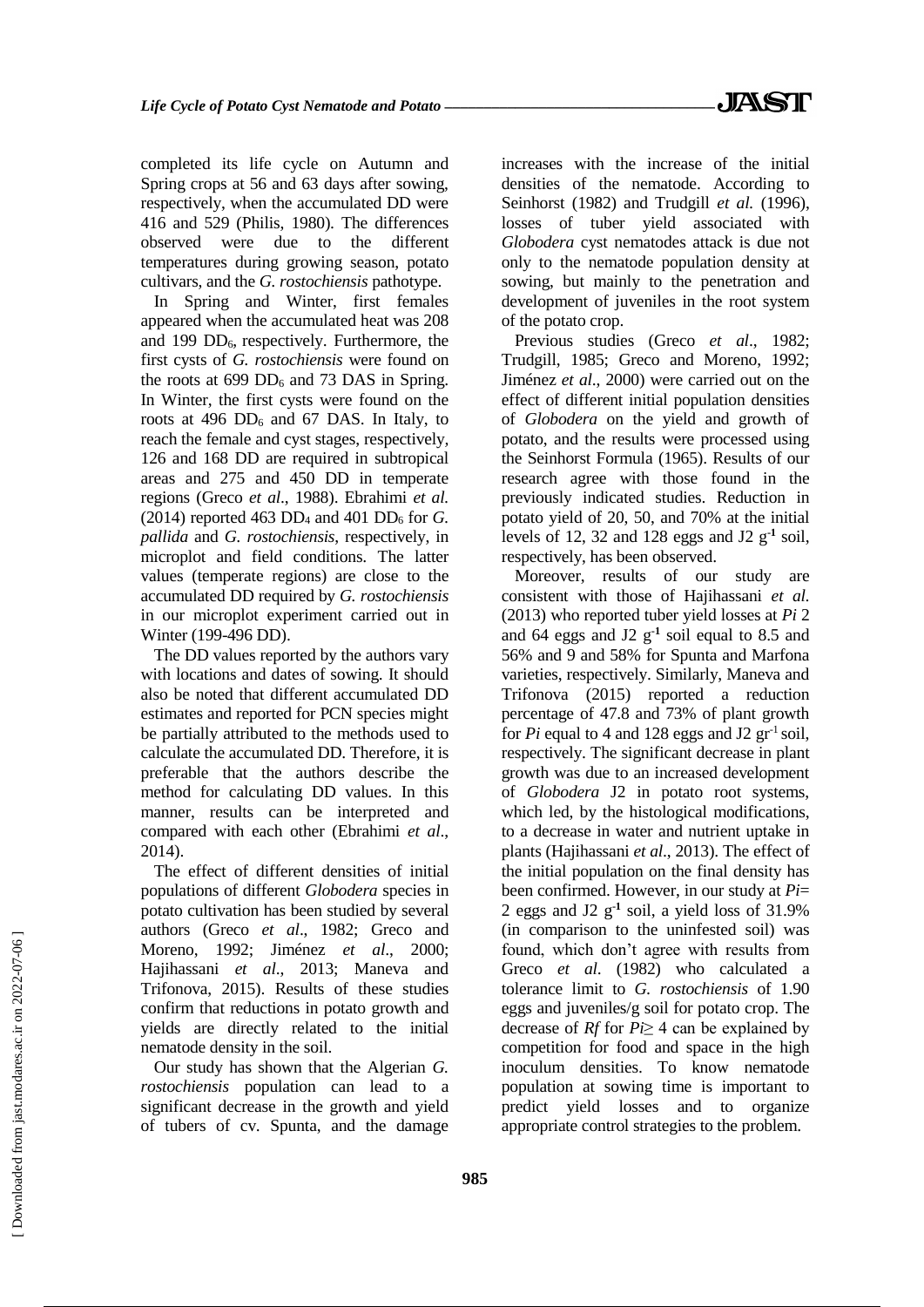## **CONCLUSION**

In conclusion, the present study establishes relationships between *G. rostochiensis* populations and cumulative temperatures. Knowledge of the day's degree required by the nematodes to develop their life-cycle stages could be used to plan an appropriate harvest time preceding cyst development and minimizing nematode reproduction. Furthermore, results from this study demonstrate that *G. rostochiensis* causes severe yield losses in potato and has the potential to severely impair growth even at very low densities of 1 egg and J2 J2 g**-1** soil. Continuous testing and monitoring of infested fields to prevent the spread of the potato cyst nematodes is necessary by farmers. Control measures need to be implemented in order to guarantee the lucrative production of potato. A combination of control options such as resistant cultivars, nematicide applications, crop rotations involving PCN resistant cultivars with non-host crops and biological control methods can provide a successful integrated management program against potato cyst nematodes.

#### **ACKNOWLEDGEMENTS**

The authors wish to thank ENSA-El Harrach (High National School of Agronomy) for providing financial assistance. Special thanks to Dr. Mourad Latati (ENSA) for help with the statistical analysis and to Dr. Negin Ebrahimi (Department of Crop Protection, Institute for Agricultural and Fisheries Research. Merelbeke, Belgium) for manuscript review.

#### **REFERENCES**

1. Alonso, R., Alemany, A. and Andres, M.F. 2011. Population Dynamics of *Globodera pallida* (Nematoda: Heteroderidae) on Two Potato Cultivars in Natural Field Conditions

in Balearic Islands, Spain. *Span. J. Agric. Res.,* **9:** 589-596.

- 2. Bačić, J., Barsi, L. and Štrbac, P. 2011. Life Cycle of the Potato Golden Cyst Nematode (*Globodera rostochiensis*) Grown under Climatic Conditions in Belgrade. *Arch. Biol. Sci.,* **63**: 1069-1075.
- 3. Chauvin, L., Carome, B., Kerlan, M. C., Rulliat, E. and Fournet, S. 2008. La Lutte Contre les Nématodes à Kyste de la Pomme de Terre *Globodera rostochiensis* et *G. pallida. Cah Agric.,* **14:** 368**-**374.
- 4. Ebrahimi, N., Viaene, N., Demeulemeester, K. and Moens, M. 2014. Observations on the Life Cycle of Potato Cyst Nematodes, *Globodera rostochiensis* and *G. pallida*, on Early Potato Cultivars. *Nematology,* **16:** 937-952.
- *5.* Fenwick, D.W. 1940. Methods for the Recovery and Counting of Cysts of *Heterodera Schachtii* from Soil. *J. Helminthol.*, **18:** 155-172.
- 6. Frezal, P. 1954. Importance et Répercussions de la Contamination de l'Algérie par le Nématode Doré (*Heterodera rostochiensis* Wooll. [Woll.]. *Journal Comptes Rendus des Séances de l'Académie d'Agriculture de France,* **40:** 71-74.
- 7. Greco, N., Inserra, R.N., Brandonisio, A., Tirro, A. and De Marinis, G. 1988. Life Cycle of *Globodera rostochiensis* on Potato in Italy. *Nematologia Mediterranea*, **16:**69- 73.
- 8. Greco, N. and Moreno, I. 1992. Influence of *Globodera rostochiensis* on Yield of Summer, Winter and Spring Sown Potato in Chile. *Nematropica,* **22:** 165-173.
- 9. Greco, N., Di Vito, M., Brandonisio, A., Giordano, I. and De Marinis, G. 1982. The Effect of *Globodera pallida* and *G. rostochiensis* on Potato Yield. *Nematologica,* **28:** 379-386.
- 10. Grubišić, D., Oštrec, Lj., Gotlin Čuljak, T., Ivezić, M. and Novak, B. 2008. Biologija i Ekologija Karantenske Vrste *Globodera rostochiensis* (Wollenweber, 1923) Behrens, 1975 (Nematoda: Heteroderidae) u Međimurskoj Županiji. *Entomol Croat.*, **12(1):** 19-36.
- 11. Hajihassani, A., Ebrahinian, E. and Hajihasani, M. 2013. Estimation of Yield Damage in Potato Caused by Iranian Population of *Globodera rostochiensis* with and without Aldicarb under Greenhouse Conditions. *Int. J. Agric. Biol.,* **15:** 352-356.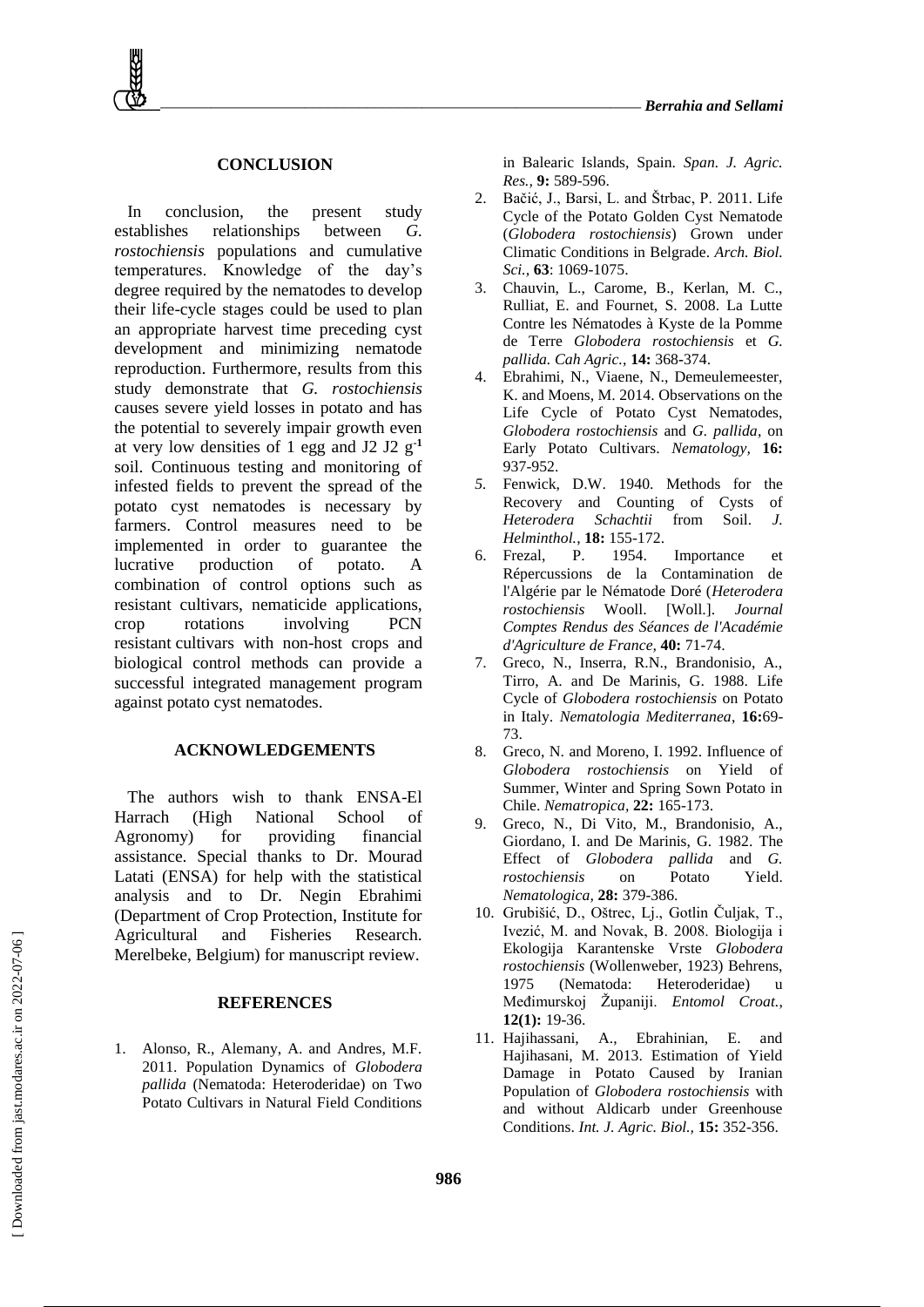- 12. Halford, P. D., Russell, M. D. and Evans, K. 1999. Use of resistant and susceptible potato cultivars in the trap cropping of potato cyst nematodes, *Globodera pallida* and *G. rostochiensis*. *Ann. Appl. Biol.*, **134:** 321- 327
- 13. Hooper, D. J. 1986. Preserving and Staining Nematodes in Plant Tissues. In: "*Laboratory Methods for Work with Plant and Soil Nematodes*", (Ed.): Southey, J. F. 6th Edition, Her Majesty's Stationery Office, London, PP. 81–85
- 14. Jimenez, N., Crozzoli, R. and Greco, N. 2000. Effect of *Globodera rostochiensis* on the Yield of Potato in Venezuela. *Nematol. Mediterr*., **28:** 295-299.
- 15. Kooliyottil, R., Dandurand, L. M. and Knudsen, G. R. 2017. Prospecting Fungal Parasites of the Potato Cyst Nematode *Globodera pallida* Using a Rapid Screening Technique. *J. Basic Microbiol*., **57:** 386**-** 392.
- 16. Lord, J. S., Lazzeri, L., Atkinson, H. J. and Urwin, P. E. 2011. Biofumigation for Control of Pale Potato Cyst Nematodes: Activity of Brassica Leaf Extracts and Green Manures on *Globodera pallida in Vitro* and in Soil. *J. Agric. Food Chem.,* **59:** 7882- 7890.
- 17. Maneva, S. and Trifonova, Z. L. 2015. *Globodera Rostochiensis* Population Density Effect on Potato Growth and Yield. Regression Models Estimation. *Bulg. J. Agric. Sci.,* **21:** 815-821.
- 18. Mezerket, A., Hammache, M., Cantalapiedra-Navarrete, C., Castillo, P. and Palomares-Rius, J. E. 2018. Prevalence, Identification, and Molecular Variability of Potato Cyst Nematodes in Algeria. *J. Agr. Sci. Tech.,* **20:** 1293-1305.
- 19. Mimee, B., Dauphinais, N. and Bélair, G. 2015. Life Cycle of the Golden Cyst Nematode, *Globodera rostochiensis*, in Quebec, Canada. *J. Nematol.,* **47(4):** 290- 295.
- 20. National Institute of Plant Protection. 2009. Nematode à Kystes de la Pomme de Terre *Globodera rostochiensis* et *G. pallida.*  Algeria, 4 PP.
- 21. Mugniéry, D. 1978. Vitesse de Developpement en Fonction de la Temperature de *Globodera rostochiensis* et *G. pallida* (Nematoda: Heteroderidae). *Revue de Nematologie,* **1:** 3-12.
- 22. Ngala, B. M., Haydock, P. P. J., Woods, S. and Back, M. A. 2015. Biofumigation with *Brassica juncea*, *Raphanus sativus* and *Eruca sativa* for the management of field populations of the potato cyst nematode *Globodera pallida*. *Pest Manag. Sci.,* **71:**  759-769. doi:10.1002/ps.3849.
- 23. Philis, J. 1980. Life History of the Potato-Cyst Nematode *Globodera rostochiensis* in Cyprus. *Nematologica,* **26**: 295- 301.
- 24. Renčo M. 2007 Comparison of the Life Cycle of Potato Cyst Nematode (*Globodera rostochiensis*) Pathotype Ro1 on Selected Potato Cultivars. *Biologia,* **62:** 195-200.
- 25. Scotto La Massese, C. 1961. Aperçu sur les Problèmes Posés par les Nématodes Phytoparasites en Algérie. *Journée d'Etude et d'Information. Association de Coordination Technique Agricole,* FNGPC, Paris, PP. 1-27.
- 26. Sasanelli, N., Toderas, I., Ircu-Straistaru, E., Rusu, S., Migunova, V. and Konrat, A. 2018. Yield Losses Caused by Plant Parasitic Nematodes Graphical Estimation. *International Symposium "Functional Ecology of Animals"*, Chisinau 21 September, PP. 319-329.
- 27. Seinhorst, J. W. 1965. The Relationship between Nematode Density and Damage to Plants. *Nematologica*, **11:** 137-154.
- 28. Seinhorst, J. W. and Den Ouden, H. 1966. An Improvement of the Bijloo's Method for Determining the Egg Content of *Heterodera cysts*. *Nematologica*, **12:** 170-171*.*
- 29. Seinhorst, J. W. 1982. The Relationship in Field Experiments between Population Density of *Globodera rostochiensis* before Planting Potatoes and Yield of Potato Tubers. *Nematologica*, **28:** 277-284.
- 30. Sigaereva, D. D., Pilipenko, L. A. and Sosenko, E. B. 1999. *The Problem of Cyst Nematodes in Ukraine* [Internet]. [Cited 27.04.2011.].
- 31. Singh, S.K., Hodda, M. and Ash, G. J. 2013. Plant-Parasitic Nematodes of Potential Phytosanitary Importance, Their Main Hosts and Reported Yield Losses. *EPPO Bull.,* **43:**  334-374.
- 32. Tirchi, N., Troccoli, A., Fanelli, E., Mokabli, A., Mouhouche, F. and De Luca, F. 2016. Morphological and Molecular Identification of Potato and Cereal Cyst Nematode Isolates from Algeria and Their Phylogenetic Relationships with Other Populations from Distant Their